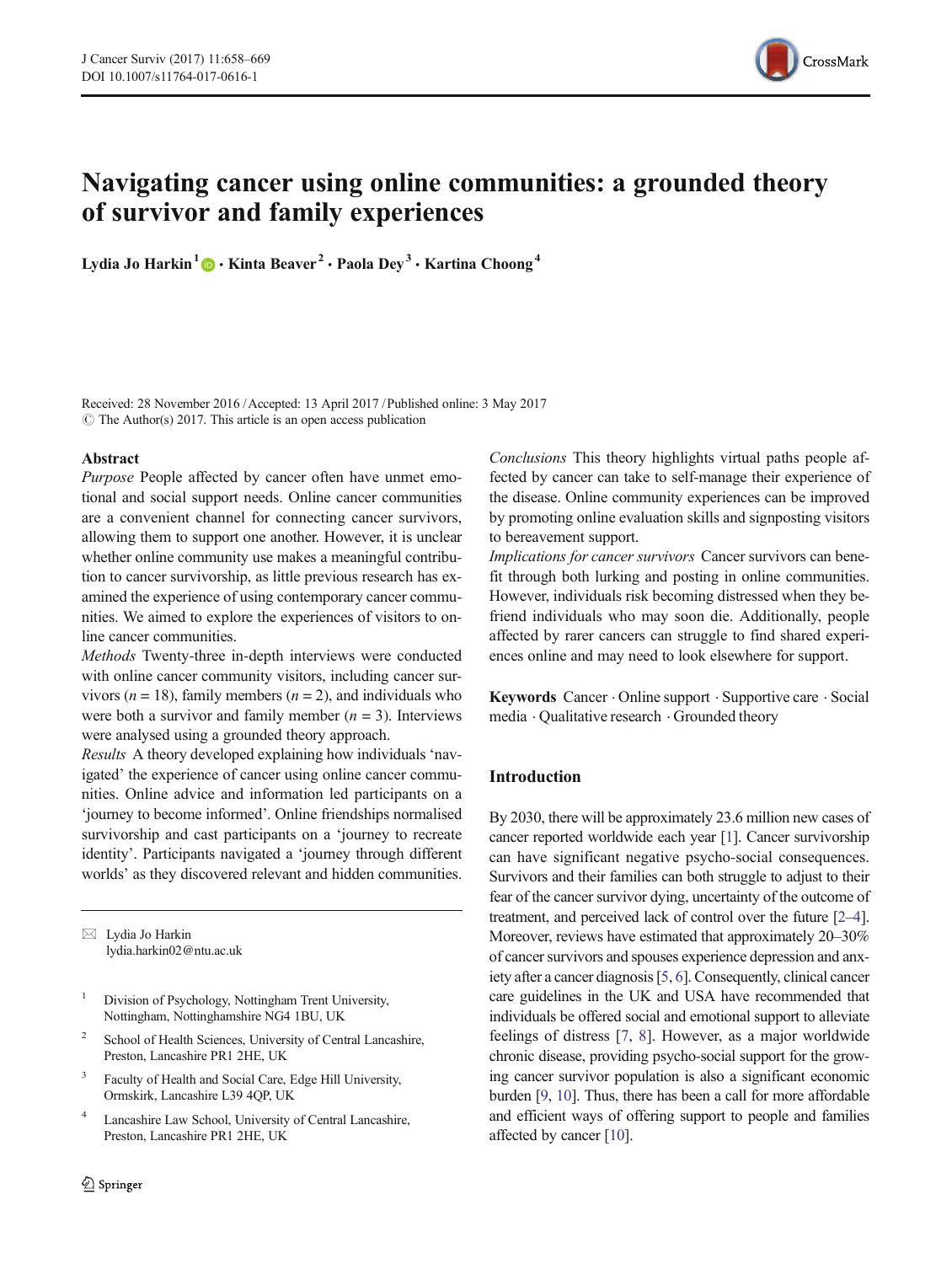Peer support is considered a relatively effective way of providing social and emotional support during cancer survivorship [[11](#page-10-0), [12\]](#page-10-0). Individuals have gained unique insights into the illness experience by communicating with fellow patients or families [\[13](#page-10-0), [14\]](#page-10-0). Information shared between peers includes advice on coping, gained through the lived experience of cancer [[13](#page-10-0)]. Therefore, peers are well placed to support one another [\[13](#page-10-0)]. Accordingly, people living with cancer and their families have been encouraged to attend local cancer support groups, to meet and share support [[7\]](#page-10-0). However, face-to-face support groups have typically reported low rates of attendance, with high drop-out rates [\[13](#page-10-0)]. The practicalities involved in attending face-to-face support groups mean that they may not be convenient for people affected by a life-limiting illness. Support groups are often scheduled infrequently at inappropriate times for people undergoing active cancer treatment or at inconvenient times for individuals with demanding caregiver responsibilities [\[14](#page-10-0)]. In addition, attending a physical support group poses challenges for individuals who may be unable to drive, with poor transport links, or who live in isolated rural areas [\[12](#page-10-0)]. Thus, more accessible peer support has the potential to offset the social isolation commonly experienced by cancer survivors.

The internet offers a convenient way to connect people affected by cancer. Online communication allows individuals to support one another without the challenges of physically attending support groups, and from the comfort of home. In the European Union (EU), Great Britain, and the USA, 81, 87, and 78% of households respectively have access to the internet [\[15](#page-10-0)–[17\]](#page-10-0). The rise of mobile and tablet technology has also increased access to online networks and communication [\[18\]](#page-10-0). Figures suggest that nearly two thirds of American adults [[19](#page-10-0)] and approximately 290 million Europeans use social media sites to communicate online [\[16](#page-10-0)]. Furthermore, internet and social media use is becoming increasingly entrenched in health behaviours. Amongst a sample of cancer survivors, a French study recorded 85% of people regularly participating in online activities such as online health communication [[20](#page-10-0)]. Moreover, studies categorising cancerrelated information online have reported increasing numbers and varieties of 'online cancer communities' [\[21,](#page-10-0) [22](#page-10-0)]. These online spaces are dedicated to hosting conversations between cancer survivors and their families. Consequently, evidence suggests that internet use is pervading western lives and that many people affected by cancer could have the opportunity to meet and share their experiences online.

Online communities enable visitors to send messages to fellow survivors by posting questions, answers, information, and resources to a shared space. Studies have analysed the messages in online cancer communities and found that they regularly contain expressions which could support individuals' self-esteem and could meet needs for information and emotional support [\[23](#page-10-0)–[25\]](#page-10-0). Cancer communities have offered emotional support in the form of empathetic statements to others, displays of warmth, and in virtual offers of physical affection such as hugs [\[24\]](#page-10-0). In communities for families affected by cancer, members have encouraged efforts in caring and managing the illness, leading to enhanced self-esteem [\[25](#page-10-0)]. Such studies have framed online cancer communities as resources which could offer supportive benefits for cancer survivors and their families.

Some clinicians and academics have expressed concern that online cancer communities may not be a valuable source of support or could even be harmful to vulnerable cancer survivors [\[26](#page-10-0)]. Studies have found that the majority of visitors do not post messages to online communities but simply read messages in communities (also known as 'lurking') [[27\]](#page-10-0). This significance of lurking has remained unclear, and studies have highlighted that it is unknown whether lurking has a greater or lesser emotional impact on cancer survivorship compared with posting [\[28\]](#page-10-0). Furthermore, people affected by cancer commonly experience a wide range of emotional sequelae, including worry and distress [\[6\]](#page-10-0). These fears and uncertainties have been expressed with high prevalence within online communities [\[29,](#page-10-0) [30](#page-10-0)]. Reading distressing and fearful messages could exacerbate individuals' negative experiences of cancer [\[29\]](#page-10-0). Many online communities do not have the presence of a trained specialist to support the complex needs of people living with and beyond cancer [\[21\]](#page-10-0). Additionally, communities are not commonly monitored for accurate information, and therefore, false information and rumours could be shared in the communities [\[29](#page-10-0)]. This could lead people to have false expectations concerning the illness, disappointment with their treatment progression, and renewed feelings of uncertainty and distress regarding cancer.

Despite the potential for support in online cancer communities, there is relatively limited understanding of how these groups impact the experience of cancer survivorship [\[31\]](#page-10-0). Many studies have highlighted the content of cancer community messages posted online [[31\]](#page-10-0). However, there has been a dearth of evidence regarding how people affected by cancer experience such online communities and how visiting can influence life after a cancer diagnosis. A more holistic insight is required before online cancer communities can be understood as a resource for psycho-social support. In this context, a grounded theory is warranted in order to elicit a rich understanding of online community interactions in the context of the cancer survivor and their families' multifaceted experiences of cancer. To the best of our knowledge, grounded theory had not previously been employed in the understanding of online health communities. Moreover, due to the burgeoning development of online communication, no theory has been used to explain how online supportive communication can impact cancer survivors and their families. However, a theoretical guide developed through grounded theory would support the progress and development of future online cancer support. This study aimed to explore the experiences of visitors to online cancer communities and to generate a grounded theory of online cancer community use amongst people affected by cancer.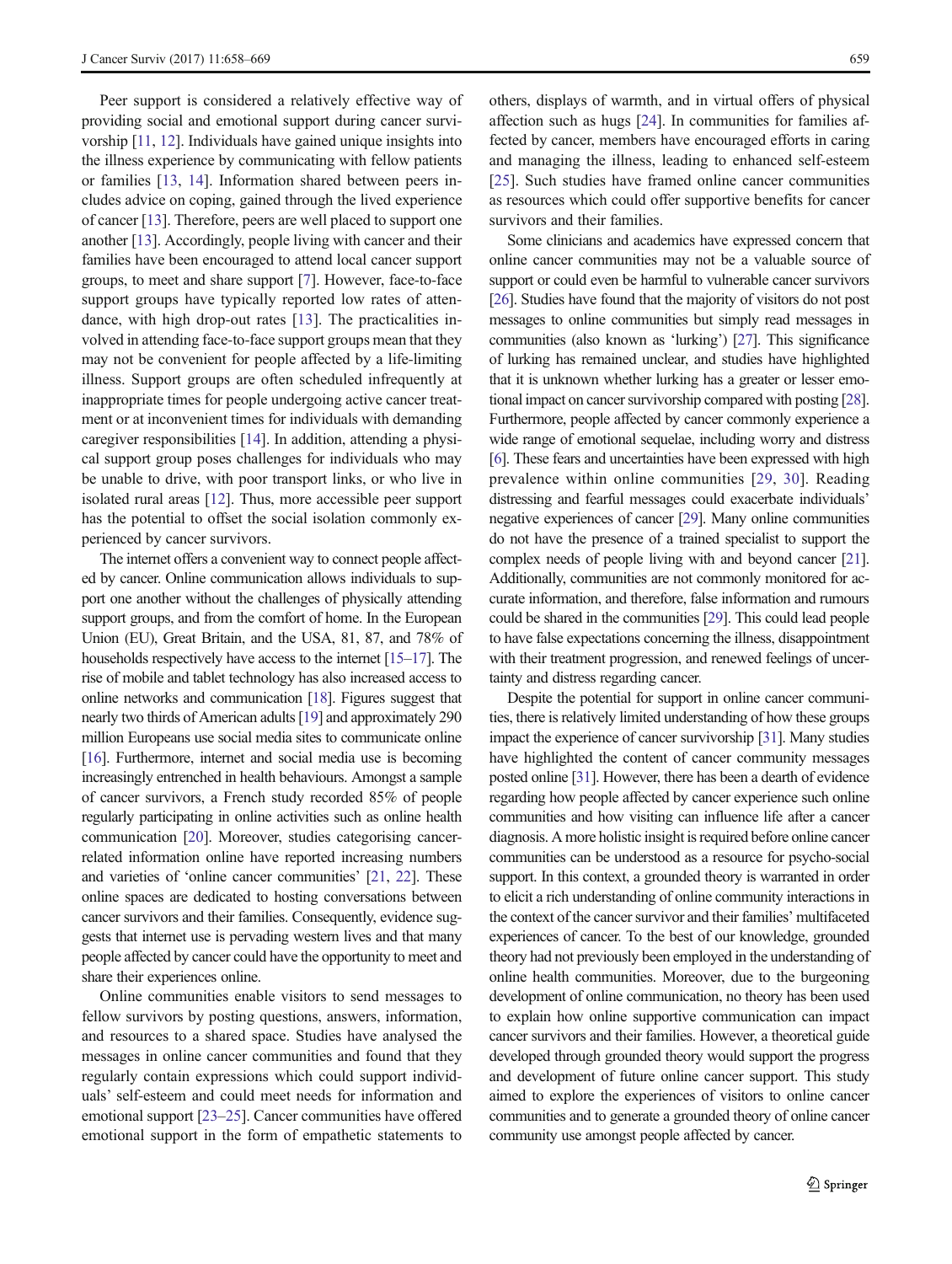#### **Methods**

## Study design

This was a qualitative interview study with people who had visited online cancer communities and who self-identified as 'affected by cancer' because they had been diagnosed with cancer or were family of those who had been diagnosed. Qualitative research has been recommended for areas in which experiences are little known, as these methods facilitate indepth exploration of people's interactions and perceptions of a phenomenon [[32](#page-10-0)]. Constructivist grounded theory was used to guide the interviews and analysis [[33](#page-10-0)]. Grounded theory allows the researchers to be sensitive to patterns across people's experiences [\[33](#page-10-0)]. This approach facilitated the development of theory. Furthermore, the well-cited constructivist form of grounded theory incorporated a critical appraisal of how the researchers shaped interviews, data interpretation, and the presentation of the findings [[33](#page-10-0)].

#### Recruitment

To elicit a nuanced view of digital communities, we decided to collect data from a range of individuals including current patients, long-term cancer survivors, and family of cancer survivors. Similarly, cancer populations affected by different cancer types, at different stages in the cancer trajectory, and undergoing different clinical treatments have been found to interact with one another within online cancer communities [[24\]](#page-10-0). Thus, no limits were placed on the diagnostic stage or the type of cancer that participants were experiencing. In addition, there has been no consistent and accepted definition of an 'online cancer community', nor a definition of what level of activity constitutes online community engagement. Therefore, we simply stipulated that participants had accessed communities at least once. We did not place parameters on what online group the population had used. Participants were deemed eligible if they were aged 18 and over, as this study did not explore the experiences of children cancer survivors.

An advertisement calling for participation was sent to 19 organisations based in the UK offering online and offline psychosocial support for a range of different cancer diagnoses. The advertisement described the study and encouraged anyone who believed they were eligible to contact LJH. When they made this contact, individuals received study information sheets which assured ethical compliance, such as anonymity and the use of anonymised data in publications. Individuals were also assessed to ensure they had visited online cancer communities, and information about their age, gender, how they had been affected by cancer, and the type of online communities they had visited was recorded for later theoretical sampling. The sample of participants was drawn from individuals who confirmed their consent to take part by returning consent forms electronically or by post.

Initially, all individuals were invited for interview. As themes emerged from data analysis, participants were selected according to their ability to contribute new insights into the data, otherwise known as theoretical sampling [\[33\]](#page-10-0).

#### Data collection

Participants were offered a choice of interview settings: face-toface, by telephone, or by the video calling software Skype. The interviews were semi-structured, using an interview guide (see Appendix Table [2](#page-10-0), interview schedule) which was reviewed by a lay and carer advisory board for relevance and clarity. Interviews were conducted by LJH, who had received training in interviewing and sensitive communication skills.

#### Data analysis

Interviews were audio recorded and transcribed verbatim. QSR-NVivo was used to store and manage the data. The data were analysed using a constant comparison approach in which LJH familiarised herself with and analysed transcripts between each interview. Initially, the data analysis involved creating descriptive, line-by-line codes for each transcript. As findings emerged, codes were combined to produce themes which reflected key experiences in the data. This analysis process followed recommended guidelines for constructivist grounded theory [[33](#page-10-0)]. Analysis was primarily conducted by LJH, and at monthly intervals, the analysis was presented to three team members (KB, PD, and KC) alongside original transcripts, to appraise the developing codes and themes with the original data.

#### **Ethics**

Informed consent was obtained from all individual participants included in the study. To assure participants' confidentiality and anonymity, all identifying information was removed from the transcripts, and participants were referred to according to identification codes (see Box 1). In addition, the specific online communities that were used by participants have not been named in this publication.

| Box 1: Participant identification codes              |
|------------------------------------------------------|
| e.g. $(P1^a/F^b\text{/sarcoma}^c\text{/survivor}^d)$ |
| <sup>a</sup> Participant number                      |
| <sup>b</sup> Participant gender                      |
| <sup>c</sup> Type or location of cancer              |
| <sup>d</sup> Relationship to cancer                  |

This research study obtained ethical approval from the University of Central Lancashire's Science, Technology, Engineering, Medicine and Health Ethics Committee.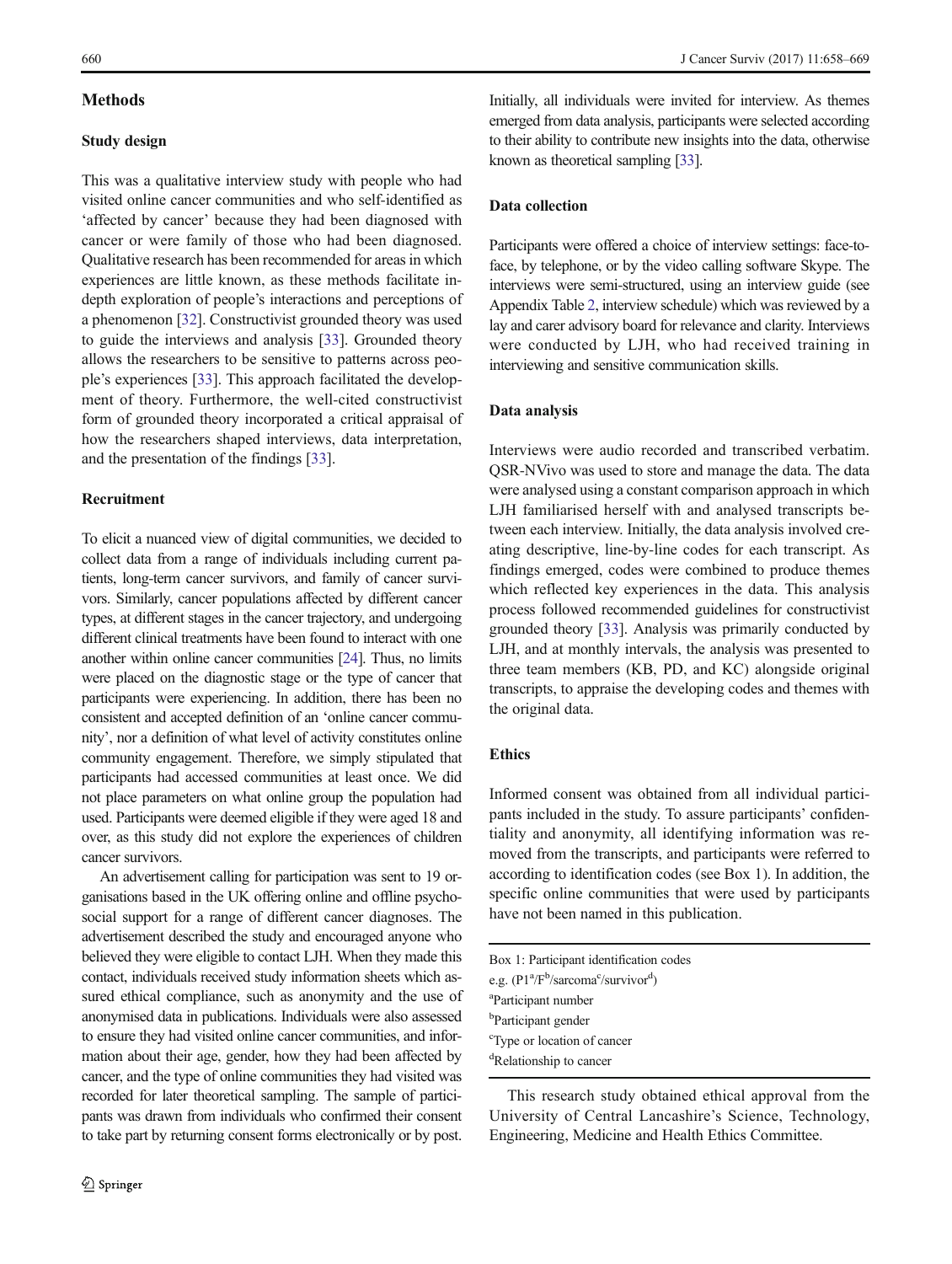#### Results

### Participants

Thirty-eight individuals responded to the study advertisement. However, 15 individuals decided that they did not wish or were unable to participate in the interviews. Twenty-three individuals were interviewed: 17 by telephone, 4 face-to-face, and 2 using Skype. Approximately 27 h of audio recorded data was captured, with interviews lasting an average of 69 min, with a range of 43–123 min.

Participants had been affected by a range of different cancer types. The most common diagnoses were melanoma and breast and ovarian cancers. The majority of participants accessed online cancer communities because they were living with a personal cancer diagnosis, though the sample also included participants who used online communities as a family member affected by cancer and individuals affected by both their own and a family member's cancer. Table 1 summarises the characteristics of the study sample.

## The substantive grounded theory: navigating cancer using online communities

This study developed the substantive theory 'navigating cancer using online cancer communities' to explain how online communities influenced the experience of living with cancer (see Fig. [1](#page-4-0)). The title of this theory was drawn directly from participant descriptions. For the majority of the participants, the cancer diagnosis had a profound emotional impact on their lives, causing a range of practical challenges from diagnosis through longterm survivorship. Online communities were largely perceived as a rich resource of information and support. They enabled individuals to chart their progress through clinical procedures, to move past emotionally charged experiences, and to map out what they could expect to encounter in the future. Moreover, online communities were a unique resource to participants because they could be considered separate from face-to-face encounters with friends, family, and healthcare professionals. Participants were able to log in without informing their family members or healthcare professionals. This often allowed participants to express their feelings about the cancer experience without causing upset to their friends and family. In addition, the communities were a source of support accessible day and night, when traditional sources of cancer support such as families, telephone support lines, and healthcare professionals were unavailable. Several participants, nevertheless, found limited personal value in communities, as they did not feel the need for additional supportive resources beyond what was available to them through healthcare professionals, friends, and family. Thus, this substantive theory represented online community experiences for individuals who expressly wished for support in navigating the cancer experience.

#### Table 1 Characteristics of the study sample

| Participant demographics               | Number         |
|----------------------------------------|----------------|
| Relationship to cancer                 |                |
| Cancer survivor                        | 18             |
| Family member                          | $\overline{2}$ |
| Both cancer survivor and family member | 3              |
| Cancer location/type                   |                |
| Skin                                   | 7              |
| Ovary                                  | 6              |
| <b>Breast</b>                          | 5              |
| Bowel                                  | $\overline{c}$ |
| Prostate                               | $\overline{c}$ |
| <b>Brain</b>                           | 1              |
| Head and neck                          | 1              |
| Lung                                   | 1              |
| Non-Hodgkin's lymphoma                 | 1              |
| Pancreas                               | 1              |
| Sarcoma                                | 1              |
| Thyroid                                | 1              |
| Age (years)                            |                |
| $<$ 31                                 | $\theta$       |
| $31 - 40$                              | 4              |
| $41 - 50$                              | 8              |
| $51 - 60$                              | 5              |
| $61 - 70$                              | 5              |
| 70>                                    | 1              |
| Gender                                 |                |
| Female                                 | 19             |
| Male                                   | 4              |
| Ethnicity                              |                |
| White British                          | 22             |
| Other                                  | 1              |
|                                        |                |

'Interviewer: why were the communities so important to you? Participant: to work out, to try and navigate our way through. Because you have to make a lot of quite big choices in a short period of time. And I think you are probably quite ill equipped to do so…' (P17/F/ovarian/survivor)

The substantive theory had four main elements. These elements were often experienced concurrently and sometimes highlighted competing and conflicting requirements of online communities. For clarity, each element has been described distinctly in this paper. Primarily, participants described the experience of navigating and detailed what motivated and mediated this navigation when they used online cancer communities. Participants also felt that navigation led them on three main journeys in their cancer experience. These have been outlined in this theory as 'a journey to become informed', 'a journey to recreate identity', and 'a journey through different worlds'.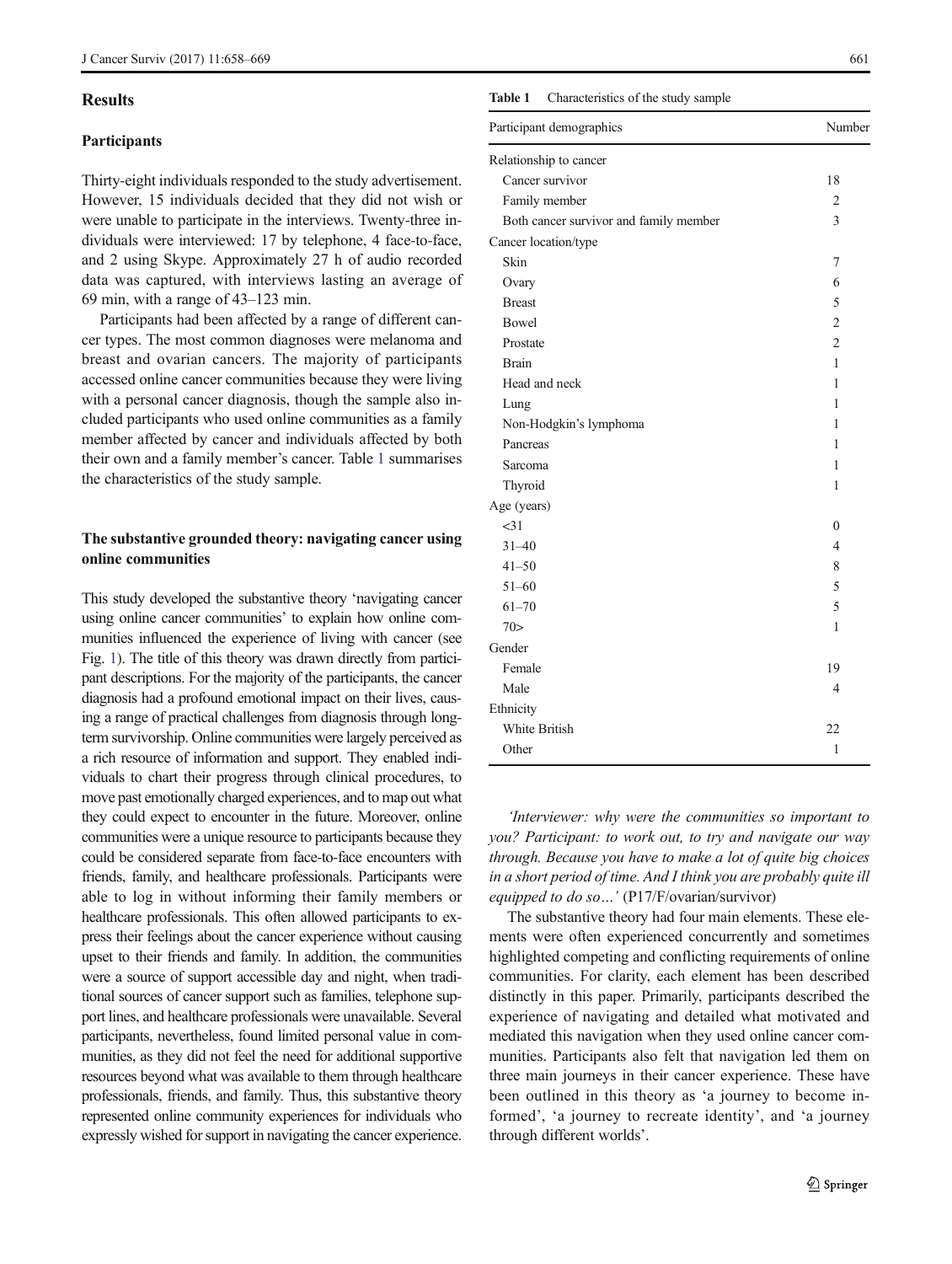# online communities

<span id="page-4-0"></span>

## Navigation: motivating and mediating factors to using online communities

Navigating was a process that drove and directed participants' use of online communities. Participants were focused on moving away from negative experiences they encountered during their cancer pathway or when caring for their family member. One key experience that motivated navigating cancer was experiencing a void after receiving the initial cancer diagnosis and during healthcare consultations. Participants were often unable to absorb and retain the information they received from healthcare professionals. Participants attributed this to feeling highly distressed and being unfamiliar with the complex medical information associated with the diagnosis and treatments. Thus, they perceived a void or an absence in knowledge which could allow them to cope with the illness. Online communities provided answers to questions that cancer survivors and family members had not asked or had forgotten to ask during consultations with healthcare professionals. The webpages could be browsed at leisure, and participants could spend hours deciphering the meaning of medical terms and procedures.

'You think 'okay where do I go from here' and this whole platform opens up of… like this void that you've never, this world opens up… I don't know what the hell I'm doing, I don't know what I'm up against, I don't know what it means so, that was the initial reaction. I couldn't wait to go online.' (P5/F/ melanoma/survivor)

ties was participants' struggle with experiencing change in their lives as a result of the diagnosis. Daily life suddenly centred on healthcare appointments, therapeutic treatments, and other aspects of illness. This contributed to a feeling that cancer had caused participants' lives to be abruptly altered. Most participants also felt that their existing social network struggled to understand this new altered life, as their friends and family had limited experiences of living with cancer. Online communities contained groups of people who were willing to offer support and guidance about how they had adapted to cancer, and this practical advice was welcomed by many participants in this study. As such, participants came to understand online communities as a space to 'vent' or communicate about aspects of their lives that had changed due to the cancer diagnosis.

A second key motivation for navigating online communi-

'One of the reasons that I did sort of start looking at the internet support groups was because I tend to not cry in front of my husband, because he would get upset. And my friends did not really understand because as much as they were there for me, none of them had been through it.' (P15/F/breast/thyroid/both family and survivor)

A third motivation for participants using communities to navigate cancer was their desire for greater control over what they perceived as the 'chaos' of the diagnosis. People living with cancer believed that the key to finding order and control was understanding the healthcare procedures they were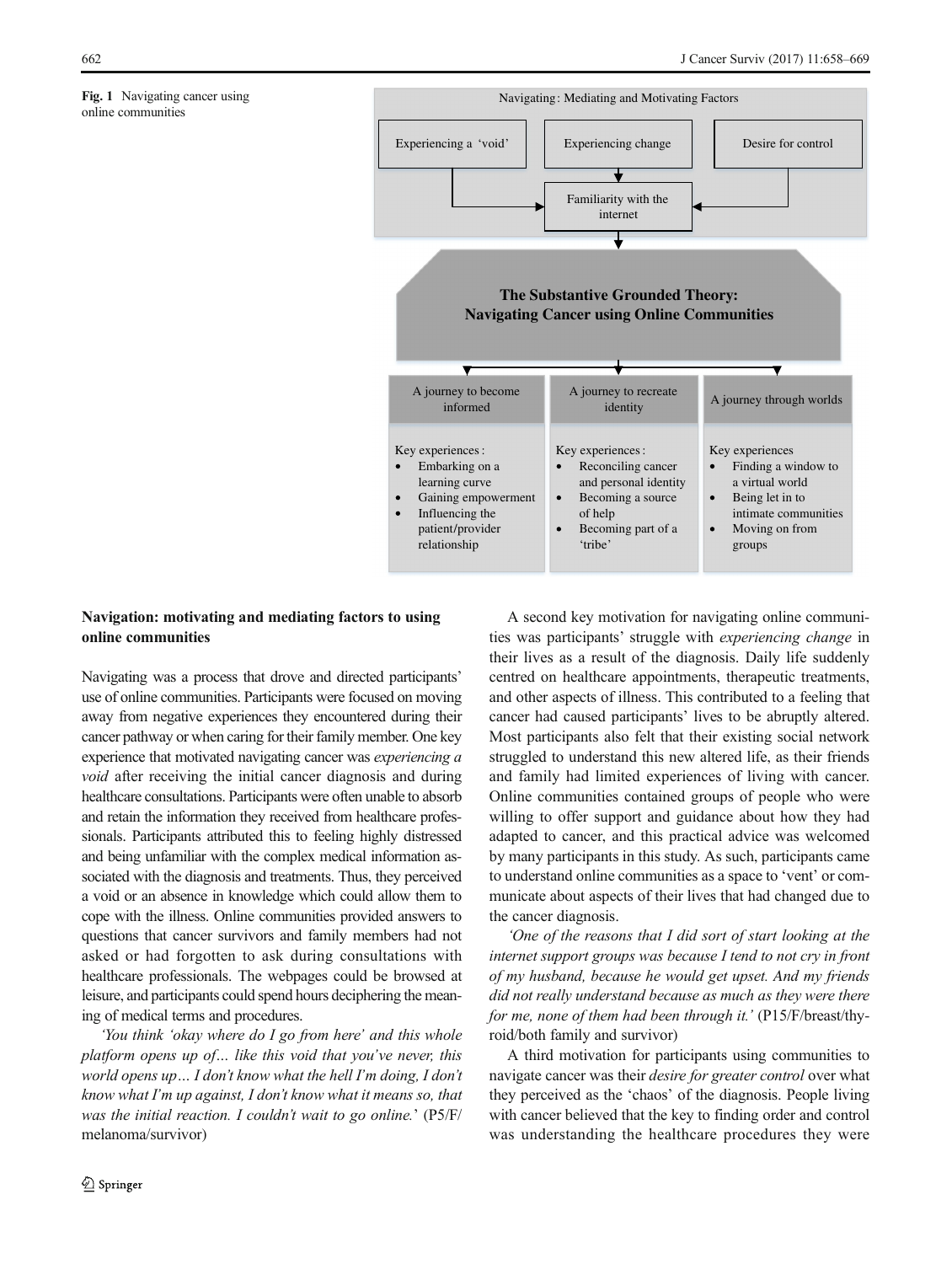undergoing and that they may face in the future. Similarly, families sought to understand what their family member with cancer was experiencing, and predict what they would likely experience, so they could plan for their future. Online communities allowed participants to regain control because of the depth and detail of discussions that took place online. Several participants used these discussions to draw up lists of what they might experience and how to react if, or when, they also encountered those experiences.

'It [using online communities] did make an impact because I felt I was sort of more in control. Rather than everything just happening and me having to react to it, I could plan for things and think about them and think of the best way.' (P10/F/pancreatic/family)

Most participants highlighted that their use of online communities was mediated and influenced by their familiarity with the internet in their everyday lives. Participants believed that there was nothing unusual in referring to the internet in the face of a life-threatening illness. Internet technology was an acceptable resource for participants. All participants were regular internet users, and many, but not all, had used social media in their lives before cancer.

'I just think it's anything that a normal woman would do in that situation.' (P7/F/ovarian/survivor)

#### A journey to become informed

Communities allowed most participants to move from being in a position of limited knowledge to becoming better informed about cancer. Becoming informed through online communities was described as embarking on a learning curve because the tasks of understanding community messages and interacting with other group members were difficult for all participants. Most participants believed that a large body of important information existed in online communities but it was a steep and demanding task to acquire this complex knowledge. Participants' knowledge base needed to be built from small bite-sized pieces of information and simple facts accumulating to knowledge on more complex topics. Participants also needed to learn how to distinguish relevant from irrelevant information online. Several participants were unable to do this and became anxious, scared, and prepared for outcomes in cancer treatment and prognosis that were ultimately irrelevant to their personal experiences.

'There's all words and new phrases, that a year ago, I would not have known what my neutropenia reading would be and all these different things. And what the CA125 is. It's quite a learning curve.' (P13/F/ovarian/survivor)

'I think the one thing I'd sort of, you know, go back and speak to myself five months ago, six months ago, before I started looking in the forums is … not to try to find every single answer and work out every single scenario by going on and looking at what other people have said.' (P15/F/breast/ thyroid/both family and survivor)

Several participants found that they were gaining empowerment as they became better informed. Participants associated becoming empowered with the ability to be an agent in their own experience of cancer. The information in communities encouraged individuals to take an active role in treatment decision-making. Moreover, online communities encouraged and affirmed participants' practices of self-care. For instance, most participants valued discussions which included many different tips for coping, even if the tips were contradictory. Participants selected the advice that best suited their needs and preferences. In this trial and error fashion, individuals developed a sense of what best suited their personal needs.

'You could share that online with people about ways you had coped and what you'd achieved. And the response was always very, very supportive. People would say you know 'that's really good', 'well done' and things like that… I felt it was very, confidence building.' (P4/F/non-Hodgkin lymphoma/survivor)

Information from online communities influenced the patient/provider relationship for many participants in this study. Many participants were acutely aware of the precious and limited time they had available for discussion in healthcare appointments. Most participants believed that if they already had a foundation of knowledge of concepts that were being discussed by healthcare professionals, they could have greater participation in consultations. Online communities provided the means to discover this foundational knowledge. Community members shared their experiences of healthcare professional interactions and highlighted important information that had been useful to them when attending consultations.

'If I'm already understanding what they're going to say and some of the terminology, that's helpful… I feel like I'm in a better place to ask questions, or they don't have to maybe waste time repeating stuff that I already know.' (P3/F/mal. melanoma/survivor)

Unfortunately, not all participants were able to find answers to their questions online. In particular, individuals living with rare and little understood cancer diagnoses could not find in-depth information relevant to themselves. One woman with a rare form of ovarian cancer highlighted that this was disappointing and caused her to feel isolated. This was a trigger for some individuals to reduce the amount of time they spent using online communities.

'There are questions that I wanted the answers to. What about the non-invasive implants that I've got? Has anyone got any experience of these? And what's happened? Has anybody died from this? And it's all little questions that I wanted the answers to that I feel like I never got.' (P7/F/ovarian/survivor)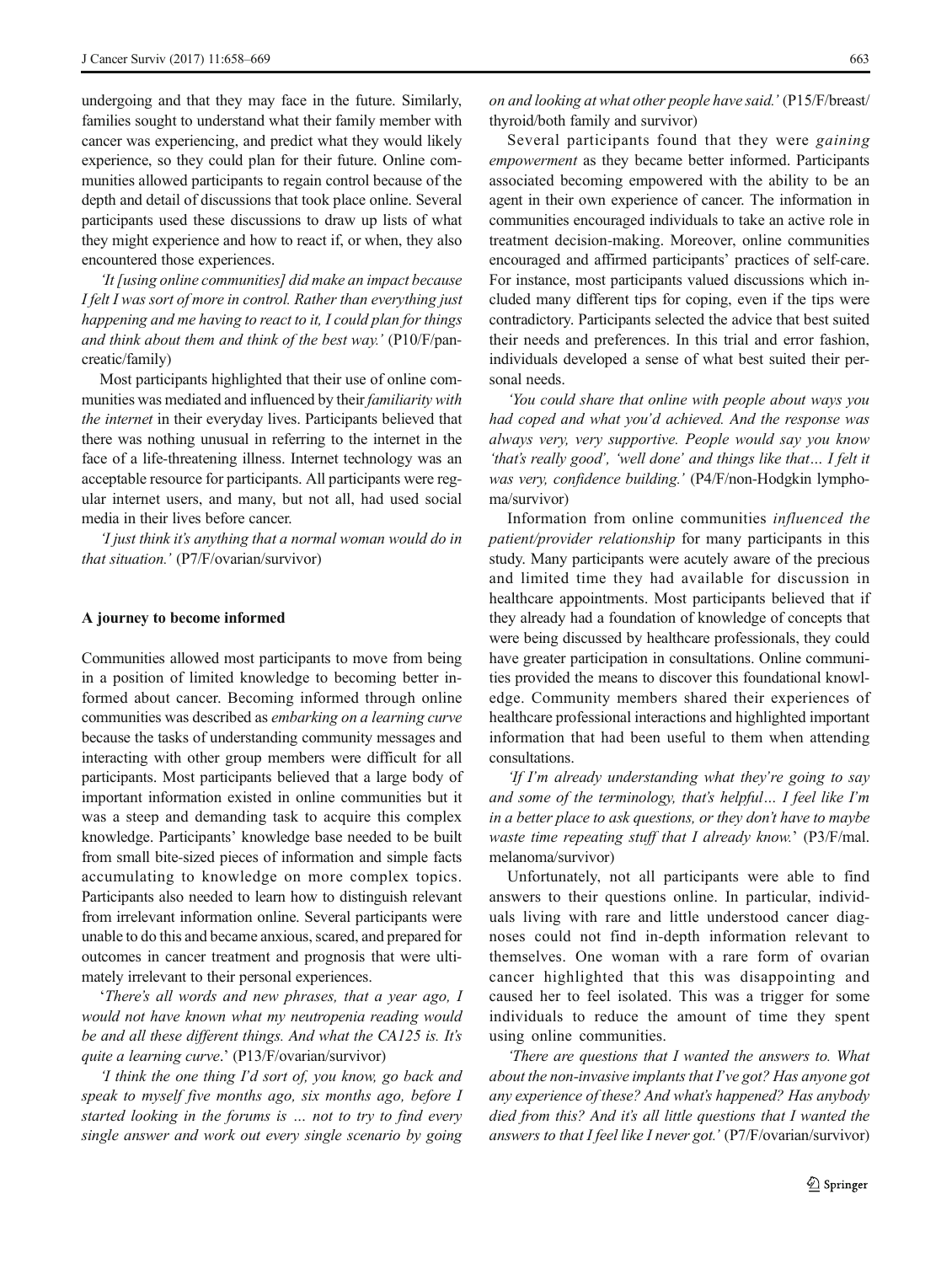#### A journey to recreate identity

Participants used online communities to address the disparity they felt between their identity before cancer and their lives following the cancer diagnosis. For participants living with cancer, this journey often involved making sense of a new self with cancer and moving on to recreate a vision of their future. For families affected by cancer, this involved understanding how the roles they had previously had, such as spouse, son, or sister, might change in light of the cancer diagnosis.

'I started using the social media to try and work out, to try and make sense of my own feelings.' (P17/F/ovarian/survivor)

'That was always my job as the, I was always the twin that perked her [sister with cancer] up when she was low, you know, right from being babies. I could make her laugh… And that was just my job, so the forum helped me do that, keep her smiling.' (P14/F/brain/family)

Online communities helped most participants to reconcile cancer and personal identity. Participants needed to learn what it meant to be affected by cancer. They also needed to establish how being affected by cancer would dictate their future and change aspects of their lives that had been important to them. In addition, fellow community members were able to reassure participants that their lives were not entirely negative, despite the effects of cancer. Thus, experiential information was a valuable feature of online communities and essential for participants who questioned their identity. Other community members' experiences helped to normalise the experience of cancer and shaped perceptions of their new identity with cancer.

'[forum name] helped me reconcile myself to the fact that I was now retired. I might be in recovery but I was retired… it helped me learn to live with it.' (P20/M/head and neck/survivor)

'I did find it useful to kind of read about other people's experiential knowledge and how their, sort of, journey through had worked out.' (P17/F/ovarian/survivor)

Participants could take on a helping role in online communities, and most participants utilised this feature to different degrees. This involved providing assistance and support to other community members. Individuals answered the questions of other members and posted any items that might interest the community including pictures, information, or signposting to other websites. Most participants reasoned that becoming a source of help was driven by their gratitude after benefitting from the groups. Furthermore, helping others online gave participants a sense of pride and well-being. Several participants also wanted to give back to charities that had supported them or their family and so provided support in their online forums.

'So when there's like new ladies coming along that are just going through diagnosis or first round chemo. That's where,

you know, my skillset now is, if you can class it as a skillset, but my knowledge base is there to help.' (P13/F/ovarian/ survivor)

'Yes, I have sort of got more active over the years because I see myself being able to give some hope to people when they are talking about their diagnosis … look, you know, here am I seven years on.' (P11/F/bowel/mal. melanoma/both family and survivor)

Several participants formed close connections with other online community members when they began to communicate with a regular set of like-minded people. One participant memorably described this as becoming part of a 'tribe'. These groups of people often formed splinter communities based on shared experiences in terms of both personal circumstances and cancer, for instance communities for mothers with cancer, for cancer survivors under the age of 50 years, or for individuals who had undertaken a particular form of treatment (e.g. chemotherapy) in the same year. Furthermore, participants were much more likely to gain status in tribe-like online communities than in communities where individuals were not known to each other. Several participants who were regular community members had been offered roles as moderators of their groups (also referred to as administrators). Moderators were influential members who enforced group rules, removed disruptive group members, and introduced new members to the rest of the community. However, several participants described negative experiences associated with a closer sense of community online. For instance, as individuals became more involved with their online group, they shared and received less support from their offline support network.

'There is something about actually finding almost like a tribe… I think you believe rather than hope, hope and sort of believe that they will understand exactly what you are going through and what it feels like. And to a certain point, that reinforces the fact that other people will not be able to have the same understanding.' (P15/F/breast/thyroid/both family and survivor)

#### A journey through different worlds

Participants who engaged with online communities described them as both a distinct social world and a portal to discovering further new online social connections. Online communities had 'virtual' qualities which made the interactions online appear distinct from face-to-face interactions. This stemmed from the ability to enter a community and lurk in the background without communicating, thus remaining anonymous or hiding aspects of one's identity. In addition, many participants explained that discovering communities was like looking into a world that had been hidden from view or finding a window to a virtual world. Participants' perception of this as a 'social world'seemed to be compounded by isolation many felt in their role as a person affected by cancer. This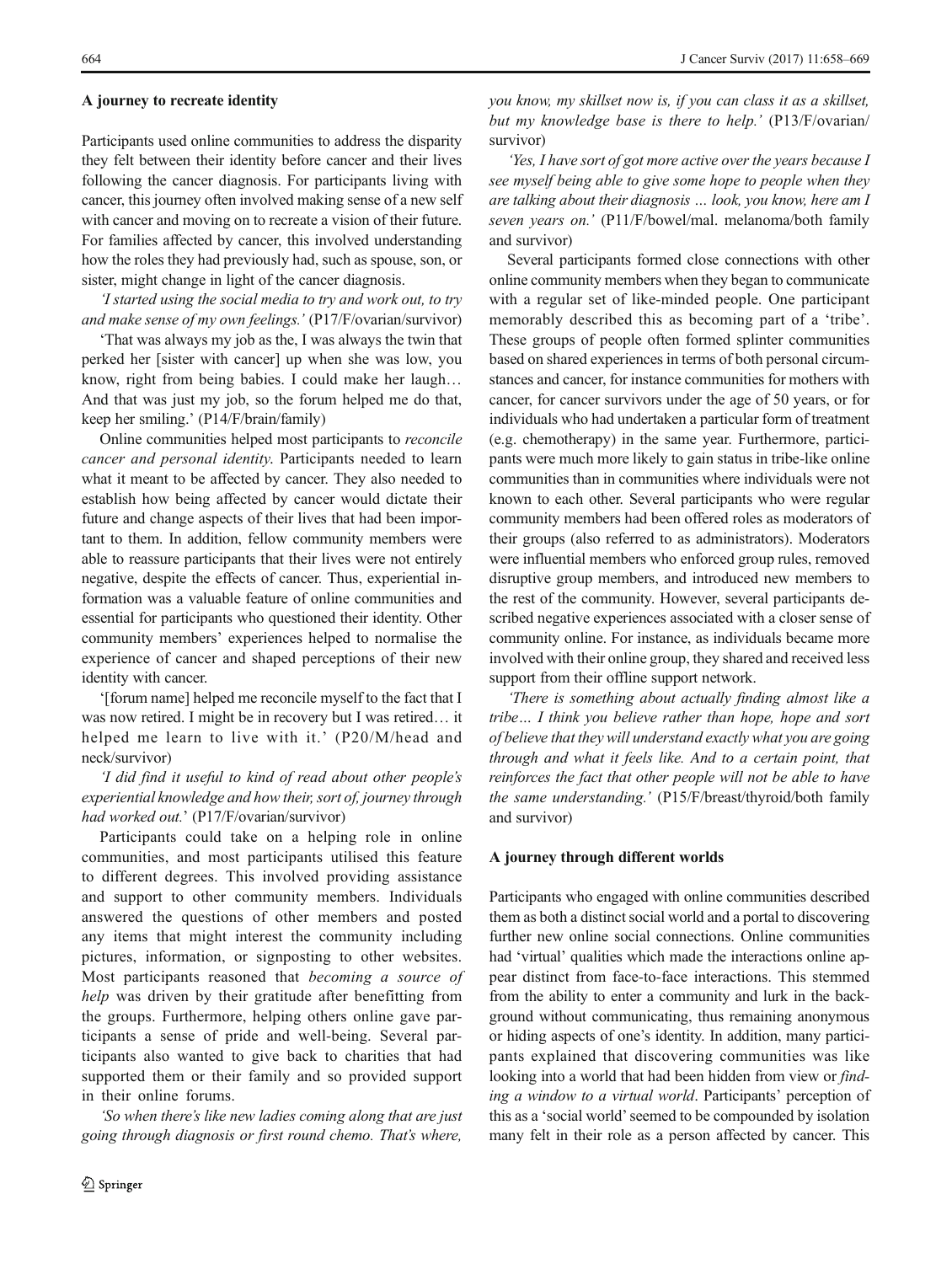description was particularly pertinent to participants at the beginning of their journey with cancer and navigating online communities, as they often felt isolated and emotionally estranged from friends and family as a result of their cancer diagnosis.

'It gave her an outlet, a little bit of a window on the world, at least the world she was in. It was very different to the world she used to be in … this was a moderated, err, interaction with the world that she could handle without over tiring her or stressing her out.' (P14/F/brain/family)

'I found an online forum … And then I realised there were other patients out there which of course sound crazy but I didn't, I didn't know, you know, I don't know. I'd heard of malignant melanoma but you don't know how many people have found they're suffering from it, you don't know whether they're online, you don't know if they want to communicate.' (P5/F/melanoma/survivor)

Participants who devoted time to online communities and engaged in conversations online found that they were drawn further into online societies. Most individuals who posted group-wide messages received personal and private invitations to other online communities. These led participants to communities on different websites and platforms. In other words, when participants posted to communities, they were no longer looking into a window; the groups became a door to a social world. Moreover, prolonged interactions created friendships between group members. Thus, many participants felt that they were *being let in* to intimate communities. However, when individuals befriended members in online groups, they were opened up to the possibility of encountering the news of a group member's cancer progression or the death of a member. Most participants described feeling bereaved after losing an online community member. Similarly, such news reminded participants of their own mortality and participants found this highly distressing.

'I think I got talking to somebody on one of the other sites and then we had a private message and then they invited me to join. I did feel a bit like I'd been asked into the sixth form common room [laugh].' (P17/F/ovarian/survivor)

'It is an emotional drain and it, you know, it is awful to read about people suffering. Because, you know, you think well that could be me one day and it is horrible. So that's why, you know, it's difficult I suppose.' (P3/F/mal. melanoma/survivor)

Online communities were perceived as a temporary measure in participants' lives and necessary whilst they learned how to navigate the cancer experience. Participants who had lived longer with cancer explained that as they adapted to their illness, reading about other members' experiences could be perceived as superfluous or even distressing. At this juncture, most participants focused on other interests and hobbies or returned to work. Thus, several participants in this study had reached, and most other participants could foresee a time

when they would be *moving on from the groups* or no longer participating in online communities.

'You're constantly looking to see what people have put up and what's going on … constantly looking at the website as well. It's reinforcing the whole thinking about it and dwelling on it as well. It's a difficult one … it's like watching the news about something isn't it … You know when you're constantly, constantly looking onto a website and reading it keeps it in your mind.' (P3/F/mal. melanoma/survivor)

'I suspect that as long as my, I think as long as my medical situation is fairly stable and I do not have any additional challenges, then I think I would use them [online communities] less and less.' (P17/F/ovarian/survivor)

#### Discussion

Navigation using online communities was an active, participatory approach to living with cancer. Online communities stimulated individuals' relationships with cancer, influenced interactions with healthcare professionals, and encouraged active decision-making in cancer care. This was an encouraging finding as an active approach to cancer (sometimes referred to as self-management) has been gaining popularity as an approach to cancer survivorship care in both academic literature and governmental policy [[34](#page-11-0)–[36](#page-11-0)]. Research suggests that selfmanagement can enhance knowledge and skills for self-care, in addition to improving depressed mood, anxiety, and emotional distress [[34](#page-11-0), [35\]](#page-11-0). Furthermore, reviews of selfmanagement research have suggested that patient and carer involvement with their own healthcare can improve perceived quality of care, care outcomes, and general population health [\[36](#page-11-0), [37\]](#page-11-0). Self-management interventions have been an increasing priority in modern healthcare, as individuals managing their own day-to-day care can reduce demand on health service resources [[36](#page-11-0)]. For any health services facing reduced governmental funding, freely available online cancer communities could be a timely self-management resource.

The patient and family benefits of receiving information about cancer have been well documented; information has increased cancer survivor satisfaction [\[38\]](#page-11-0); alleviated feelings of uncertainty, loss, and fear; and has allowed people to feel they have increased control over their future [[39,](#page-11-0) [40](#page-11-0)]. However, studies have consistently found that people affected by cancer have experienced unmet needs for information [\[41,](#page-11-0) [42\]](#page-11-0). The present findings suggested that online communities may meet and support many individuals' informational needs. This supported previous studies which have suggested that many communities contain high levels of informational support [\[23,](#page-10-0) [25](#page-10-0), [31\]](#page-10-0). Moreover, information from online communities was obtained incrementally, in a learning curve over time. This style of information provision contrasted dramatically with the traditional approach of providing large amounts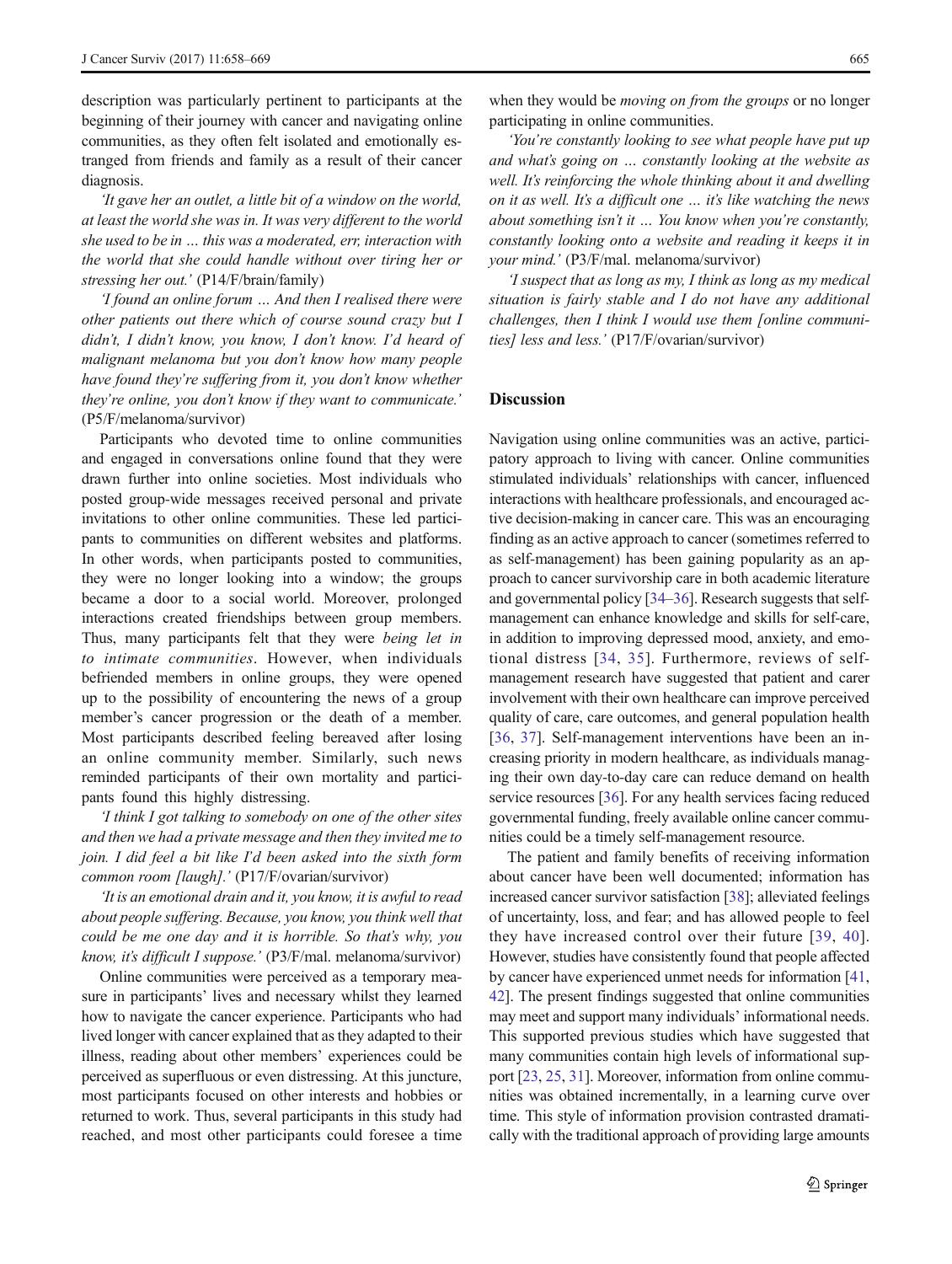of information in infrequent sittings at healthcare consultations [[43,](#page-11-0) [44\]](#page-11-0). Evidence has suggested that providing bitesized chunks of information to individuals over time is a particularly effective form of learning [\[45](#page-11-0), [46](#page-11-0)]. This could counter cancer survivors' common complaint of forgetting details of health information and feeling uncertain about the illness [\[47,](#page-11-0) [48\]](#page-11-0).

This study found that participants' personal and social identities could alter as a result of online community interactions. This was a significant finding for cancer populations, as studies have found that many experience identity crises after the diagnosis [[49](#page-11-0), [50\]](#page-11-0). Cancer has been considered 'stigmatising' because it is associated with progressive illness and dying, and consequently, individuals have struggled to seek support [[51,](#page-11-0) [52\]](#page-11-0). Moreover, evidence has shown that an identity as a cancer survivor, one which emphasises an active involvement in surviving the illness, can promote better quality of life than an identity as a patient or victim [\[52,](#page-11-0) [53](#page-11-0)]. In the present study, many participants considered their interactions in online communities as evidence that they were personally overcoming, or surviving, challenges they associated with cancer. Thus, online communities could be considered useful tools for helping people to achieve a more positive outlook on their lives with cancer.

This study found that being unique and different to other community members was isolating for cancer survivors. This was consistent with social comparison theories of group behaviour; groups with a strong shared identity could cause individuals to feel excluded if they do not fit the group stereotype [\[54](#page-11-0)–[56\]](#page-11-0). In the present study, having a rarer cancer or uncommon treatment path resulted in people stepping off the online cancer navigation journey, preventing them from experiencing social support online. This was concerning because studies have found that a lack of social support can have a direct effect on individuals' ability to self-manage their personal care [\[57\]](#page-11-0). Furthermore, a recent report has suggested that people diagnosed with a rarer cancer had a less positive experience with cancer care and services compared to people diagnosed with the 'big four' cancers (breast, lung, bowel, and prostate cancers) [\[58\]](#page-11-0). Thus, people affected by rarer cancers may have greater support needs, but online communities may be less able to offer these individuals in-depth support. In order to better understand the support needs of people affected by less common cancers and treatment plans, it may be prudent to conduct further work in this area.

This study found that when online group members died, people affected by cancer became distressed, bereaved, and their identity and perceptions of cancer altered. Studies exploring people's attitudes to death have found that younger people, in general and in healthcare populations, have a greater anxiety about death and dying than older people [[59\]](#page-11-0). The sample interviewed in the present study was relatively young, and it might be unsurprising that they were concerned about dying. However, the death of friends online was particularly upsetting for participants in this study as it reignited participants' fears about their own mortality. This was a concerning finding because death anxiety in health populations can be detrimental to psychosocial well-being [\[60](#page-11-0), [61\]](#page-11-0). Thus, there seemed to be a significant need to support the bereavement experiences of people visiting online cancer communities.

This study demonstrated that lurking online had a valuable function for people affected by cancer. Lurking behaviours have been understudied in cancer communities and in other healthcare communities [\[27](#page-10-0), [62](#page-11-0)]. Early internet researchers separated lurkers from active participators of online groups, arguing that the former were 'social freeloaders' who used online communities for information, with little regard or attention paid to the social environment [\[27](#page-10-0)]. Alternatively, the present study supports more recent assertions that lurking is an active and responsive process, in which individuals were listening members of communities [[62](#page-11-0)–[64\]](#page-11-0). Previous online cancer community investigations have discouraged nonposting behaviours [\[65,](#page-11-0) [66](#page-11-0)], arguing that those who did not post messages were not likely to receive social support from online communities. On the contrary, the present study suggested that lurking serves to support a sense of safety, thus increasing individuals' likelihood of remaining users of online communities and benefiting from the social support offered in group messages. Thus, the findings of this study demonstrated that future high quality online cancer community research should encourage both lurking and posting behaviours.

Participants in this study turned to online communities partly because they were familiar with and habitually used the internet. This seems to suggest that people who are unfamiliar with the internet will not seek out and use online communities. This study did not make direct comparisons between online community users and non-internet using cancer survivors. However, barriers to internet resources may be an important area of future study in order to explore inequality in support provision. A 2015 survey found that a higher proportion of non-internet users were people living with a disability [\[67](#page-11-0)]. In addition, whilst population internet access is increasing, rural areas still report lower levels of access than in urban areas [\[15,](#page-10-0) [17\]](#page-10-0). If supportive care increasingly moves online, in accordance with the digital agenda of the European Commission [\[68\]](#page-11-0), there may be a proportion of people needing but being unable to access support. This may be particularly relevant amongst older adults who use internet technology less frequently than younger adults [[15](#page-10-0), [17\]](#page-10-0). Encouraging more of the population to use the internet, particularly amongst demographics with ill health, may provide them with better opportunities for support. However, this study noted that online community use posed challenges for individuals, particularly when deciphering the relevance of the medical content of messages. Therefore, as we encourage individuals to use online health support, it would be prudent to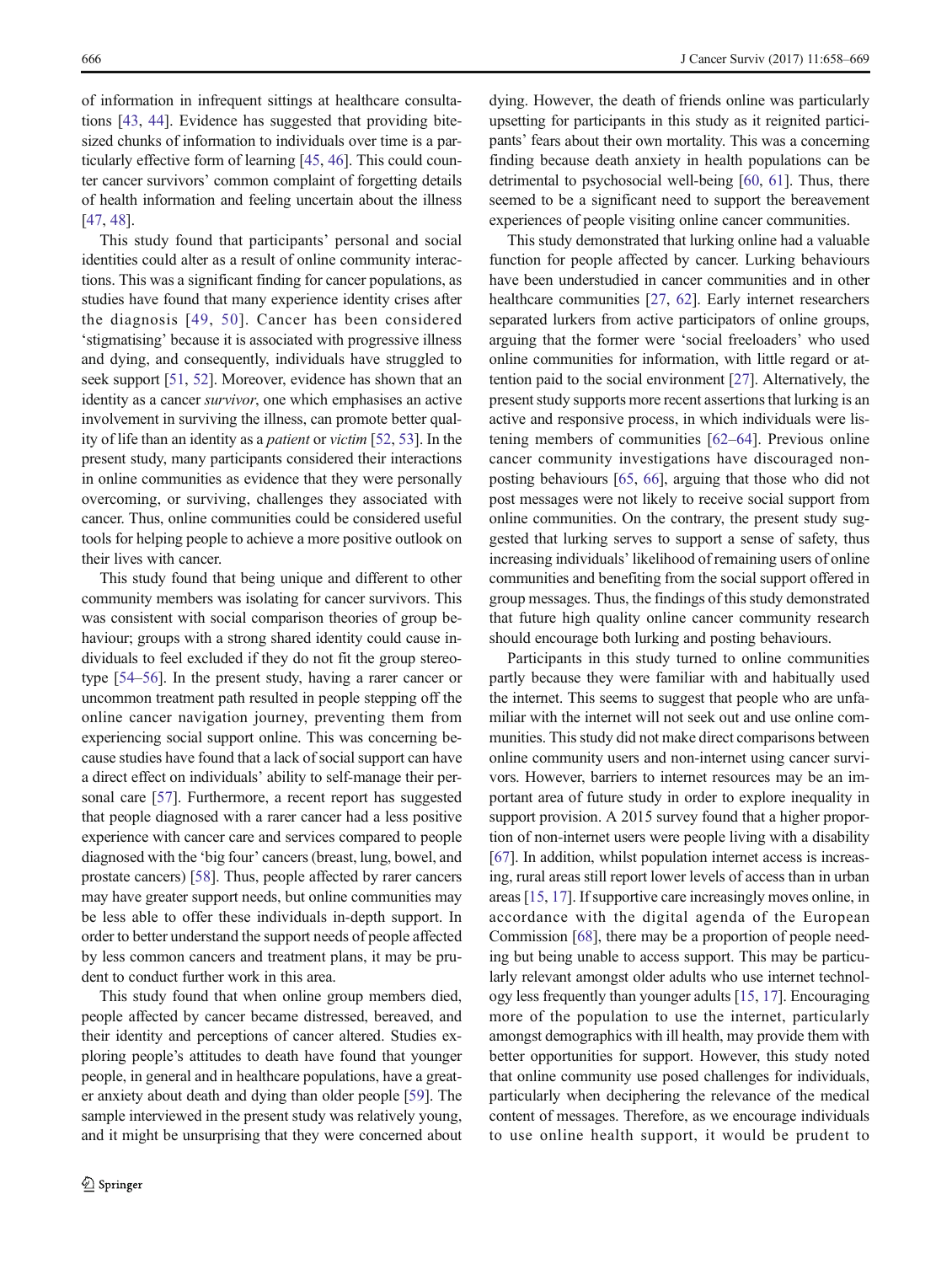simultaneously increase their ability to evaluate online information. This could be delivered by incorporating critical appraisal tools for online information with online cancer community resources. Additionally, there is a precedence for providing digital training in western countries; for instance, digital inclusion and literacy training is advocated as a strategic objective of the European Union [\[69](#page-11-0)]. Thus, skills in appraising online health information could be included in digital literacy training to strengthen individuals' ability to positively navigate through health communities.

As a cross-sectional qualitative approach, it was unsurprising that this study obtained a limited range of demographics represented by participants. The samples were mostly white and female, which is a common limitation in western health research [\[70\]](#page-11-0). In addition, the sample of participants was relatively young for a population of people affected by cancer. There may have been several reasons for this finding. For instance, younger populations have been more responsive and capable in terms of technology and internet communication [[15](#page-10-0)–[17\]](#page-10-0). Indeed, a mediating factor for participants using online communities was their familiarity with the internet. Thus, there may have been a greater number of younger populations in online communities and willing to participate in this study. In addition, there were a surprising number of requests to participate from people affected by melanoma and ovarian cancer. Melanoma is the fifth most common cancer in the UK, whilst ovarian cancer is the 15th most common cancer in the UK [[71\]](#page-11-0). These cancers were significantly less common than the four most diagnosed cancers in the UK (breast, lung, prostate, and bowel), which together account for approximately 53% of UK cancer diagnoses [\[71](#page-11-0)]. The prevalence of people affected by melanoma was interesting and could suggest that communities were particularly utilised by groups of people affected by melanoma and ovarian cancer. Alternatively, the prevalence of people affected by melanoma in this study could have been caused by the online recruitment strategy. Several participants contacted LJH from the same private online community for melanoma, and it emerged that an advertisement had been shared in this group. This suggested that online recruitment can lead to an incidental snowballing sampling strategy.

The aim of this study was to generate a theory of online cancer community use from the experiences of people affected by cancer. By utilising constructivist grounded theory, unique interactions with online communities, such as lurking and seeking support from online networks, were explored in depth. Thus, we were able to develop a *substantive* theory of behaviours with online cancer communities [\[33](#page-10-0), [72](#page-11-0)]. Hence, the theory has been situated in the experiences of cancer survivors, but inferences can be made across health conditions with similar characteristics and experiences with other online support services. Online communities are used for a range of illnesses including life-threatening conditions, such as HIV/

AIDS, and chronic conditions, such as diabetes, fibromyalgia, and depression [[73\]](#page-11-0). We can find no other theories that describe how online health communities shape the experience of illnesses. Cancer is an umbrella term for a wide-ranging set of experiences which can be experienced as both a lifethreatening and chronic illness. This study attempted to capture this diversity by sampling from individuals affected by a range of different cancer diagnoses and by including families. Therefore, whilst this theory is situated in the framework of cancer survivorship, it offers an interpretation of how online communities can impact other disease groups, as it highlights the multifaceted influence of online communities.

#### **Conclusions**

The paper has offered a detailed and nuanced interpretation of how and why communities have been valuable for supporting peoples' journeys with cancer. Before a policy can advocate the use of particular online communities, there must be reliable evidence to show that the communities will benefit people affected by cancer [[74](#page-11-0)]. This qualitative study has provided a testable theory for further quantitative investigations to conclusively determine the psychosocial benefits of online cancer community use for cancer survivorship. Moreover, this study has highlighted several practical ways that cancer survivorship can be improved through online community engagement. Firstly, online communities could be used to support existing programmes of cancer self-management, particularly for individuals who require a positive identity in survivorship, and a source of experiential information. Secondly, this study demonstrated that people affected by rarer cancers should be warned about the potential for isolation online, and offered additional psycho-social support. Thirdly, lurking and posting behaviours can both be undertaken for individuals wishing to use online communities to navigate cancer. Fourthly, experiences in online communities could be supported by increasing individuals' digital literacy when evaluating shared cancer information and by providing support for bereavement online.

Acknowledgements We would like to thank the cancer support organisations and local support groups that assisted with recruiting participants into this study. Special thanks are also given to all of the participants who gave up their time to be interviewed. This project was funded by a PhD studentship from the University of Central Lancashire, UK.

Compliance with ethical standards This research study obtained ethical approval from the University of Central Lancashire's Science, Technology, Engineering, Medicine and Health Ethics Committee. Informed consent was obtained from all individual participants included in the study.

Conflict of interest The authors declare that they have no conflicts of interest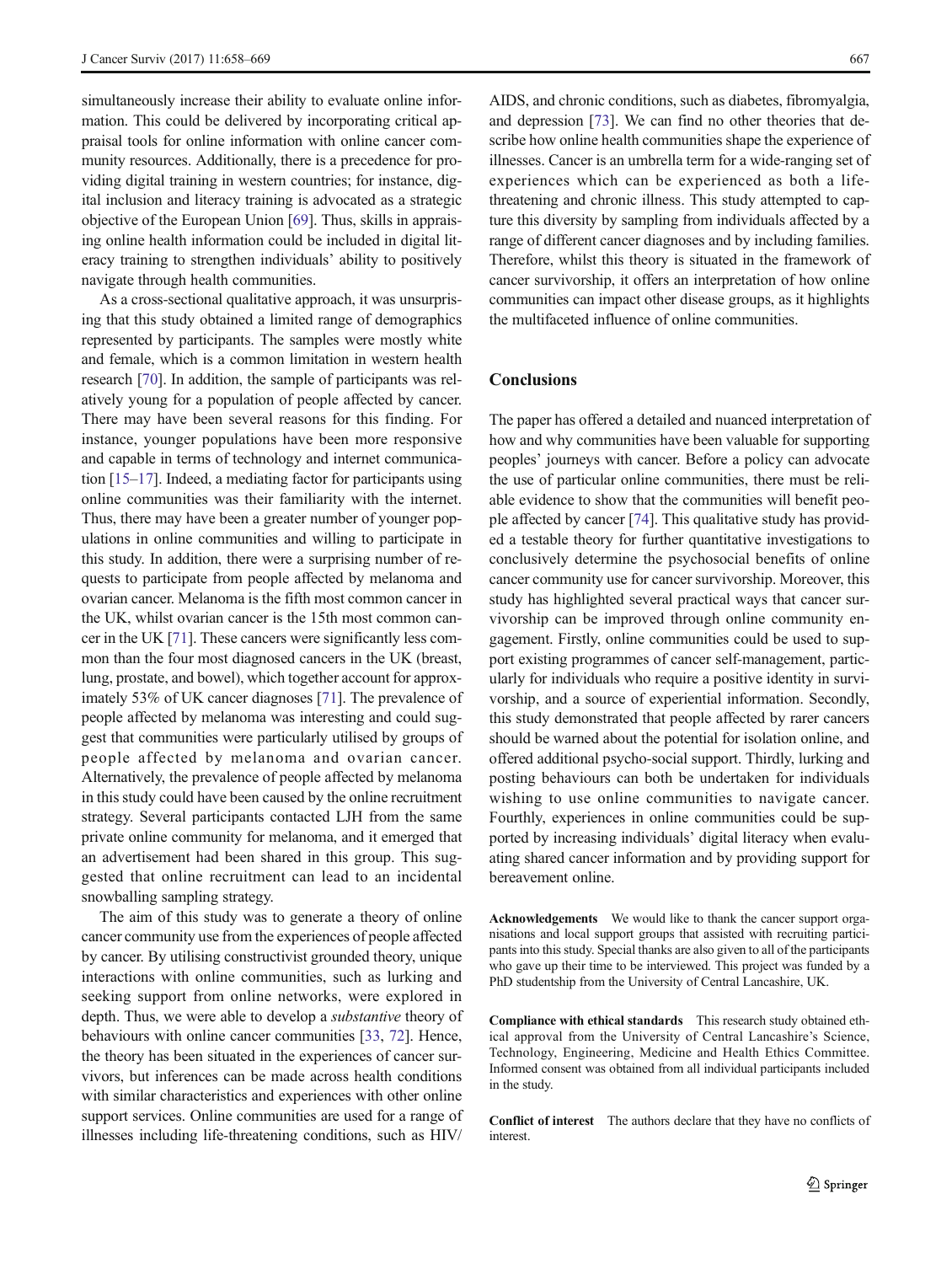#### <span id="page-10-0"></span>Appendix

Table 2 Interview schedule

Tell me about using online groups for cancer

What drew you to online groups/communities?

Can you tell me a little about reading/posting messages in online communities?

Have you found anything about online support groups that are helpful? Have you found anything about online support groups to be unhelpful? How important have the groups been to you?

Open Access This article is distributed under the terms of the Creative Commons Attribution 4.0 International License (http:// creativecommons.org/licenses/by/4.0/), which permits unrestricted use, distribution, and reproduction in any medium, provided you give appropriate credit to the original author(s) and the source, provide a link to the Creative Commons license, and indicate if changes were made.

#### References

- 1. International Agency for Research on Cancer and Cancer Research UK. World cancer fact sheet. London: Cancer Research UK; 2014.
- 2. Mitchell AJ, Chan M, Bhatti H, Halton M, Grassi L, Johansen C, Meader N. Prevalence of depression, anxiety, and adjustment disorder in oncological, haematological, and palliative-care settings: a meta-analysis of 94 interview-based studies. The Lancet Oncology. 2011;12(2):160–74.
- 3. Mitchell AJ, Ferguson DW, Gill J, Paul J, Symonds P. Depression and anxiety in long-term cancer survivors compared with spouses and healthy controls: a systematic review and meta-analysis. The Lancet Oncology. 2013;14(8):721–32.
- 4. Bjørnes CD, Nøhr C, Delmar C, Laursen BS. Men with prostate cancer and the accessibility to information—a literature review. Open Journal of Nursing. 2011;1(02):15.
- 5. Shaha M, Cox CL, Talman K, Kelly D. Uncertainty in breast, prostate, and colorectal cancer: implications for supportive care. J Nurs Scholarship. 2008;40(1):60–7.
- 6. Shaha M, Cox CL. The omnipresence of cancer. Eur J Oncol Nurs. 2003;7(3):191–6.
- 7. Jacobsen PB. Clinical practice guidelines for the psychosocial care of cancer survivors. Cancer. 2009;115(S18):4419–29.
- 8. Recklitis CJ, Syrjala KL. Provision of integrated psychosocial services for cancer survivors post-treatment. The Lancet Oncology. 2017;18(1):e39–50.
- 9. Luengo-Fernandez R, Leal J, Gray A, Sullivan R. Economic burden of cancer across the European Union: a population-based cost analysis. The Lancet Oncology. 2013;14(12):1165–74.
- 10. Thomas, R. J. S., Callahan, R., Bartlett, R., & Geissler, J., (2015). Delivering affordable cancer care: a challenge to health systems. Report of the WISH Delivering Affordable Cancer Care Forum 2015. [www.wish.org.qa/app/media/download/1425](http://www.wish.org.qa/app/media/download/1425). Accessed 6 Feb. 2017.
- 11. Ussher J, Kirsten L, Butow P, Sandoval M. What do cancer support groups provide which other supportive relationships do not? The experience of peer support groups for people with cancer. Soc Sci Med. 2006;62(10):2565–76.
- 12. Campbell HS, Phaneuf MR, Deane K. Cancer peer support programs—do they work? Patient Educ Couns. 2004;55(1):3–15.
- 13. Egestad H. The significance of fellow patients for head and neck cancer patients in the radiation treatment period. Eur J Oncol Nurs. 2013;17(5):618–24.
- 14. Ohlsson-Nevo E, Andershed B, Nilsson UG, Anderzén-Carlsson A. Finding a wider horizon: experiences of being a next-of-kin of a person suffering from colorectal cancer as told after having participated in a psychoeducational program. Eur J Oncol Nurs. 2013;17(3):324–30.
- 15. Office for National Statistics. Internet users in the UK: 2016. [https://](https://www.ons.gov.uk/businessindustryandtrade/itandinternetindustry/bulletins/internetusers/2016) [www.ons.gov.uk/businessindustryandtrade/itandinternetindustry/](https://www.ons.gov.uk/businessindustryandtrade/itandinternetindustry/bulletins/internetusers/2016) [bulletins/internetusers/2016.](https://www.ons.gov.uk/businessindustryandtrade/itandinternetindustry/bulletins/internetusers/2016) Accessed 10 Nov. 2016.
- 16. Eurostat. Information Society Statistics–Households and Individuals. 2015. [http://ec.europa.eu/eurostat/statistics-explained/](http://ec.europa.eu/eurostat/statistics-explained/index.php/Information_society_statistics_-_households_and_individuals%23Further_Eurostat_information) index.php/Information\_society\_statistics\_-\_households\_and [individuals#Further\\_Eurostat\\_information.](http://ec.europa.eu/eurostat/statistics-explained/index.php/Information_society_statistics_-_households_and_individuals%23Further_Eurostat_information) Accessed 10 Nov. 2016.
- 17. File, T., & Ryan, C. Computer and internet use in the United States: 2013. United States Census Bureau. 2013 [http://www.census.gov/](http://www.census.gov/content/dam/Census/library/publications/2014/acs/acs-28.pdf) [content/dam/Census/library/publications/2014/acs/acs-28.pdf](http://www.census.gov/content/dam/Census/library/publications/2014/acs/acs-28.pdf). Accessed 10 Nov. 2016.
- 18. We Are Social. Digital in 2016. 2016. [http://wearesocial.com/uk/](http://wearesocial.com/uk/special-reports/digital-in-2016) [special-reports/digital-in-2016.](http://wearesocial.com/uk/special-reports/digital-in-2016) Accessed 10 Nov. 2016.
- 19. Perrin A. Social media usage: 2005-2015. [http://www.pewinternet.](http://www.pewinternet.org/2015/10/08/social-networking-usage-2005-2015) [org/2015/10/08/social-networking-usage-2005-2015/.](http://www.pewinternet.org/2015/10/08/social-networking-usage-2005-2015) Accessed 10 Nov. 2016.
- 20. Girault A, Ferrua M, Lalloué B, Sicotte C, Fourcade A, Yatim F, Hébert G, Di Palma M, Minvielle E. Internet-based technologies to improve cancer care coordination: current use and attitudes among cancer patients. Eur J Cancer. 2015;51(4):551–7.
- 21. Bender JL, Jimenez-Marroquin MC, Ferris LE, Katz J, Jadad AR. Online communities for breast cancer survivors: a review and analysis of their characteristics and levels of use. Support Care Cancer. 2013;21(5):1253–63.
- 22. Bender JL, Jimenez-Marroquin MC, Jadad AR. Seeking support on facebook: a content analysis of breast cancer groups. J Med Internet Res. 2011;13(1):e16.
- 23. Blank TO, Schmidt SD, Vangsness SA, Monteiro AK, Santagata PV. Differences among breast and prostate cancer online support groups. Comput Hum Behav. 2010;26(6):1400–4.
- 24. Foster C, Roffe L. An exploration of the internet as a selfmanagement resource. J Res Nurs. 2009;14(1):13–24.
- 25. Coulson NS, Greenwood N. Families affected by childhood cancer: an analysis of the provision of social support within online support groups. Child Care Hlth Dev. 2012;38(6):870–7.
- 26. Hughes B, Joshi I, Wareham J. Health 2.0 and Medicine 2.0: tensions and controversies in the field. J Med Internet Res. 2008;10(3): e23.
- 27. Preece J, Maloney-Krichmar D. Online communities: design, theory, and practice. J Comput-Mediat Comm. 2005;1:10(4).
- 28. Huber J, Ihrig A, Peters T, Huber CG, Kessler A, Hadaschik B, Pahernik S, Hohenfellner M. Decision-making in localized prostate cancer: lessons learned from an online support group. BJU Int. 2011;107(10):1570–5.
- 29. DiFonzo N, Robinson NM, Suls JM, Rini C. Rumors about cancer: content, sources, coping, transmission, and belief. J Health Comm. 2012;17(9):1099–115.
- 30. Lieberman MA, Goldstein BA. Not all negative emotions are equal: the role of emotional expression in online support groups for women with breast cancer. Psycho-Oncol. 2006;15(2):160–8.
- 31. Hong Y, Pena-Purcell NC, Ory MG. Outcomes of online support and resources for cancer survivors: a systematic literature review. Patient Educ Couns. 2012;86(3):288–96.
- 32. Gubrium JA, Holstein A. Active interviewing. Qualitative research: theory, method and practice, second edition. London: Sage; 1997.
- 33. Charmaz K. Constructing grounded theory: a practical guide through qualitative analysis. Sage Publications. 2006.